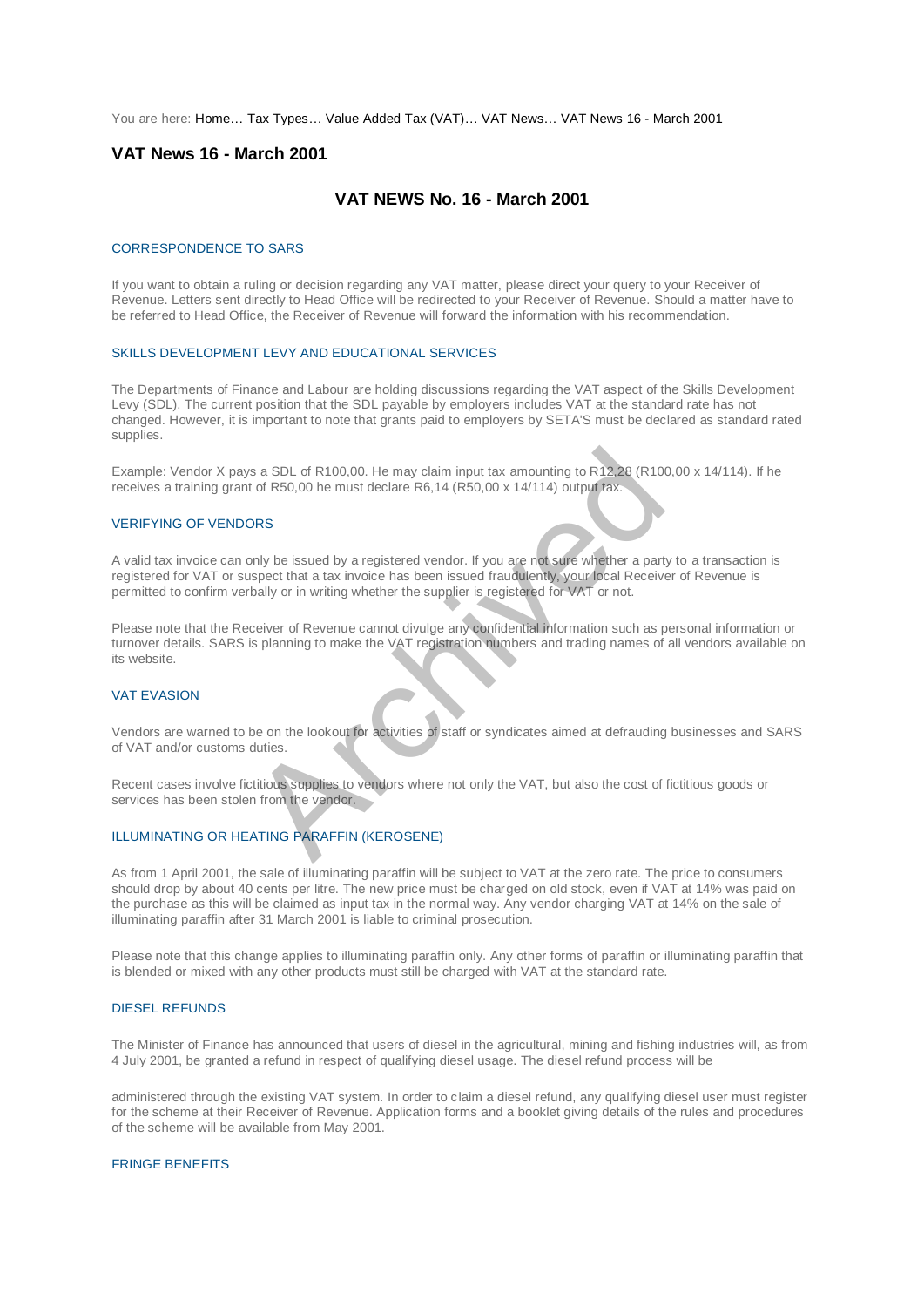Where a director or an employee enjoys a fringe benefit arising from employment, output tax must be declared on the fringe benefit. For motor cars. the amount that must be declared is 0,3% of the price of the motor car excluding VAT, multiplied by 14/114. Where the vehicle is not a motor car, e.g. a bakkie or motor cycle, the percentage that must be used is 0, 6 % and not 0, 3 %.

Example:

An employer provides a company car that costs

R1 14 000 including VAT to an employee. Output tax is calculated as follows:

First, calculate the price of the car excluding VAT.

 $R$  114 000 - (R114 000 x 14/114) = R100 000.

Then calculate the amount of output tax:

 $0.3$  % x R100 000 x 14/114 = R36.84

Please note. this amount is per month. If the vehicle is a motor cycle, bakkie or delivery vehicle, the calculation would be:

0, 6 % x R100 000 x  $14/114 = R$  73,68

VAT auditors have found many omissions in this regard and vendors should ensure that under-declarations are rectified.

## MEDICAL PRACTITIONERS

Medical practitioners must take note that the 2001 Recommended Scale of Benefits now distinguishes between practitioners registered for VAT and those who are not. A practitioner not registered for VAT may no longer charge the previous tariffs which did not make this distinction.

## CATEGORY E REGISTRATION

Category E is a new tax period that allows

vendors to submit an annual VAT return. This category is aimed at connected persons, e.g. groups of companies, where inter-company charges are levied only once a year. However, there are certain conditions that have to be satisfied before a vendor can be approved for category E. V114 = R 73,68<br>
V114 = R 73,68<br>
Md many omissions in this regard and vendors should ensure that under-<br>
VERS<br>
NERS<br>
NERS<br>
NERS<br>
NERS<br>
NERS<br>
NERS<br>
NERS<br>
NERS<br>
NERS<br>
NERS<br>
NERS<br>
NERS<br>
NERS<br>
NERS<br>
NERS<br>
NERS<br>
NERS<br>
NERTION<br>
N

These are:

1. The vendor must be a company or a trust fund.

2. The activities of the vendor can only be the letting of fixed property, renting of movable goods or the administration or management in respect of companies that are connected persons in relation to that vendor. If any supplies are made to persons who are not connected persons, the vendor cannot qualify for category E.

3. The connected person who receives the supply must be registered for VAT and must be entitled to deductions of the full amount of input tax in respect of those supplies.

4. The vendor must agree with the recipients that tax invoices are issued only once a year, and consideration is payable once a year at the end of the 'year of assessment' as defined in the Income Tax Act of the vendor making the supplies.

5. The vendor must apply in writing to be placed in category E.

The following information is required for all applications:

1. A declaration of the vendor's activity.